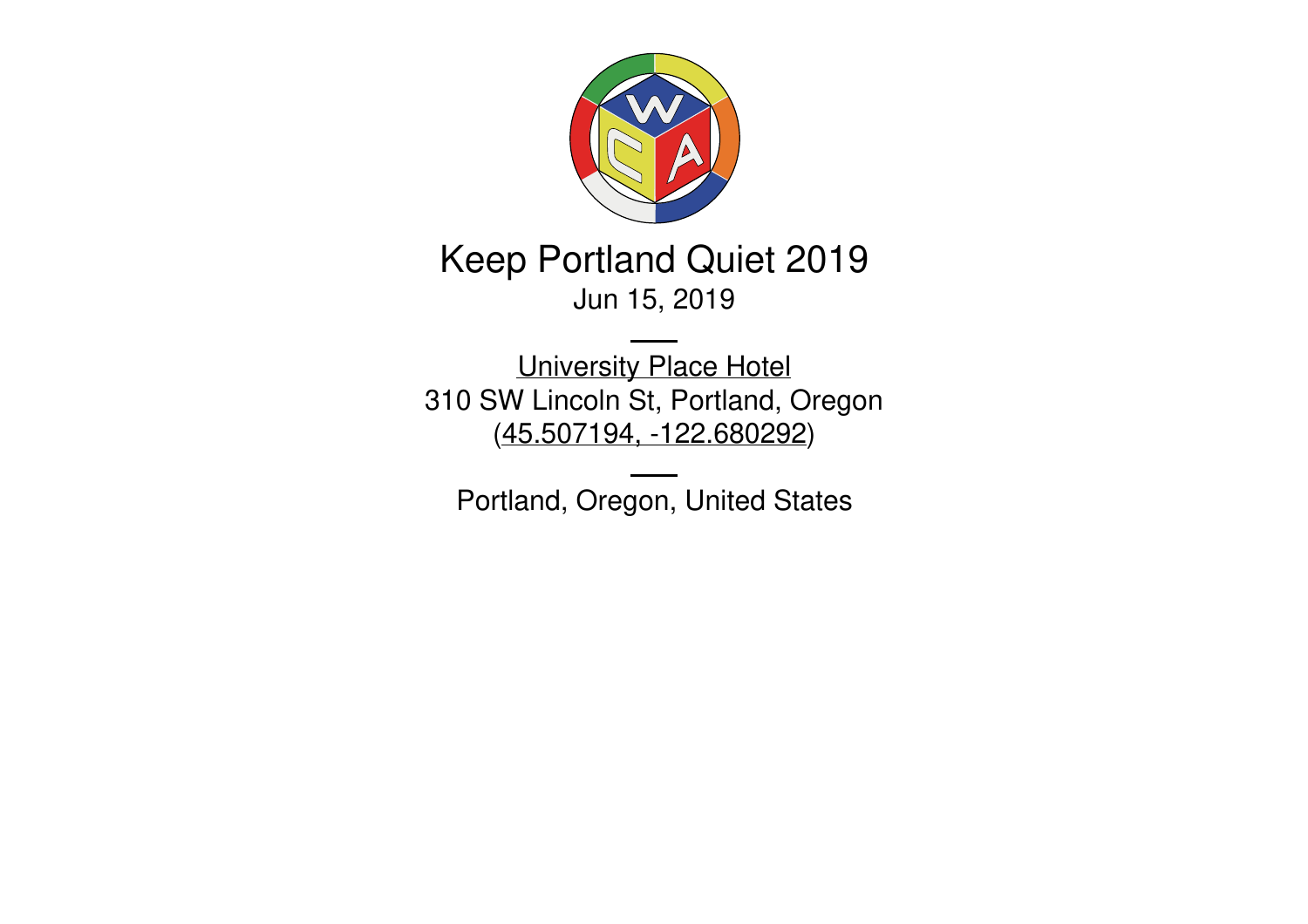## **Events**

| <b>Event</b>     | Round       | Format          | <b>Time limit</b>                                                                                 | <b>Proceed</b> |
|------------------|-------------|-----------------|---------------------------------------------------------------------------------------------------|----------------|
| H)               | First round | Bo <sub>3</sub> | 20:00.00 cumulative                                                                               | Top 8          |
|                  | Final       | Bo <sub>3</sub> | 10:00.00                                                                                          |                |
|                  | First round | Bo <sub>3</sub> | 1:30:00.00 total for 4x4x4 Blindfolded First round and 5x5x5<br>Top 4<br><b>Blindfolded Final</b> |                |
|                  | Final       | Bo <sub>3</sub> | 30:00.00 cumulative                                                                               |                |
|                  | Final       | Bo <sub>3</sub> | 1:30:00.00 total for 4x4x4 Blindfolded First round and 5x5x5<br><b>Blindfolded Final</b>          |                |
| $\frac{1}{\phi}$ | Final       | Bo <sub>1</sub> | 10:00.00 per cube, up to 60:00.00                                                                 |                |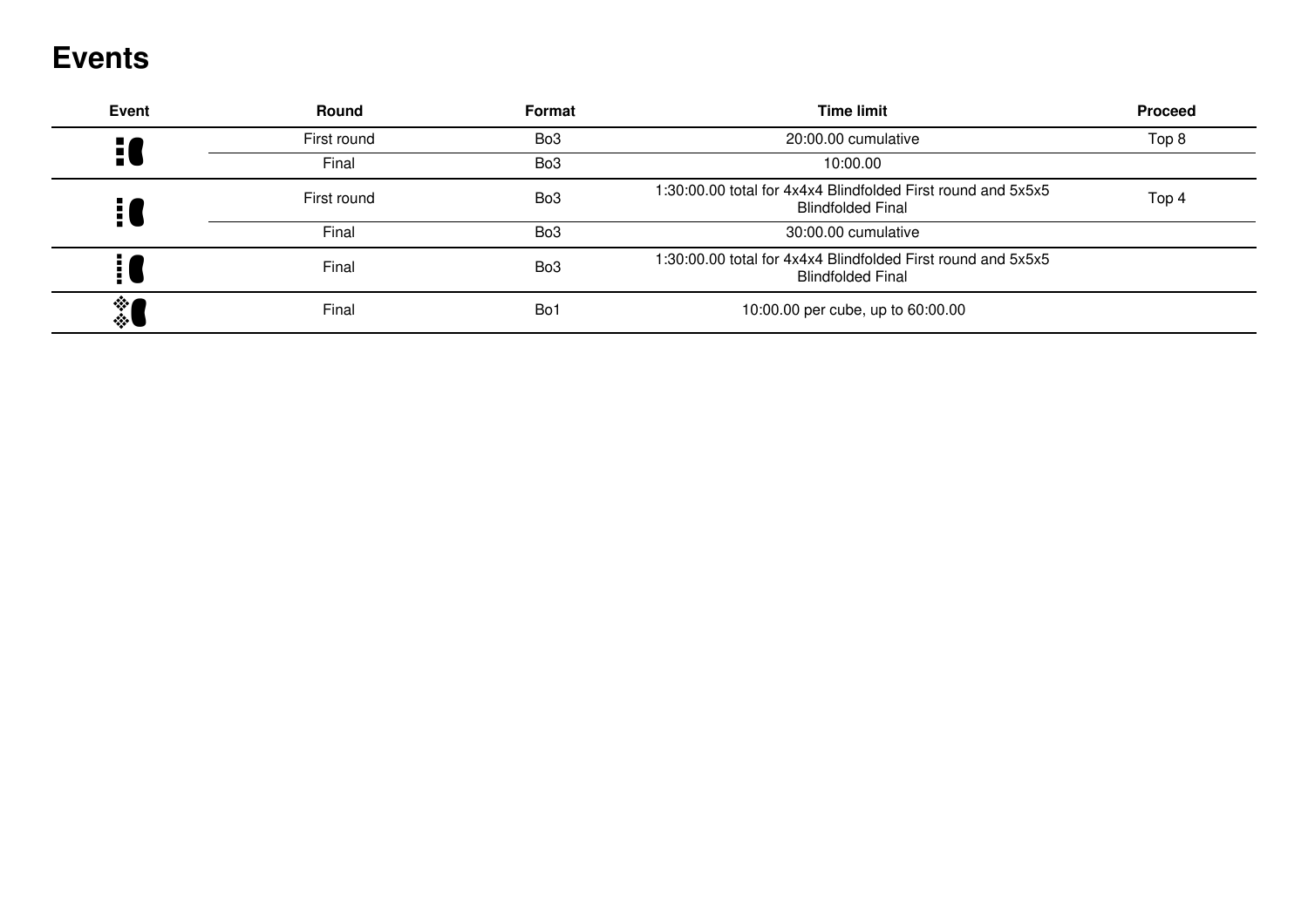## **Schedule for Saturday (June 15, 2019)**

| <b>Start</b> | End      | <b>Activity</b>                              | Format          | <b>Time limit</b>                                                                 | <b>Proceed</b> |
|--------------|----------|----------------------------------------------|-----------------|-----------------------------------------------------------------------------------|----------------|
| 07:00 AM     | 12:00 PM | FMC 2019 (See that comp website for details) |                 |                                                                                   |                |
| 12:00 PM     | 01:00 PM | Lunch                                        |                 |                                                                                   |                |
| 12:00 PM     | 12:15 PM | <b>Submit MBLD Cubes</b>                     |                 |                                                                                   |                |
| 01:00 PM     | 02:10 PM | ▒ ▌<br>3x3x3 Multi-Blind Final (Attempt 1)   | Bo1             | 10:00.00 per cube, up to 60:00.00                                                 |                |
| 02:10 PM     | 02:50 PM | H<br>3x3x3 Blindfolded First round           | Bo <sub>3</sub> | 20:00.00 cumulative                                                               | Top 8          |
| 02:50 PM     | 04:50 PM | iC<br>4x4x4 Blindfolded First round          | Bo <sub>3</sub> | 1:30:00.00 total for 4x4x4 Blindfolded<br>First round and 5x5x5 Blindfolded Final | Top 4          |
| 02:50 PM     | 04:50 PM | 10<br>5x5x5 Blindfolded Final                | Bo <sub>3</sub> | 1:30:00.00 total for 4x4x4 Blindfolded<br>First round and 5x5x5 Blindfolded Final |                |
| 04:50 PM     | 05:20 PM | H<br>3x3x3 Blindfolded Final                 | Bo <sub>3</sub> | 10:00.00                                                                          |                |
| 05:20 PM     | 05:50 PM | 10<br>4x4x4 Blindfolded Final                | Bo <sub>3</sub> | 30:00.00 cumulative                                                               |                |
| 05:50 PM     | 06:20 PM | <b>Awards</b>                                |                 |                                                                                   |                |